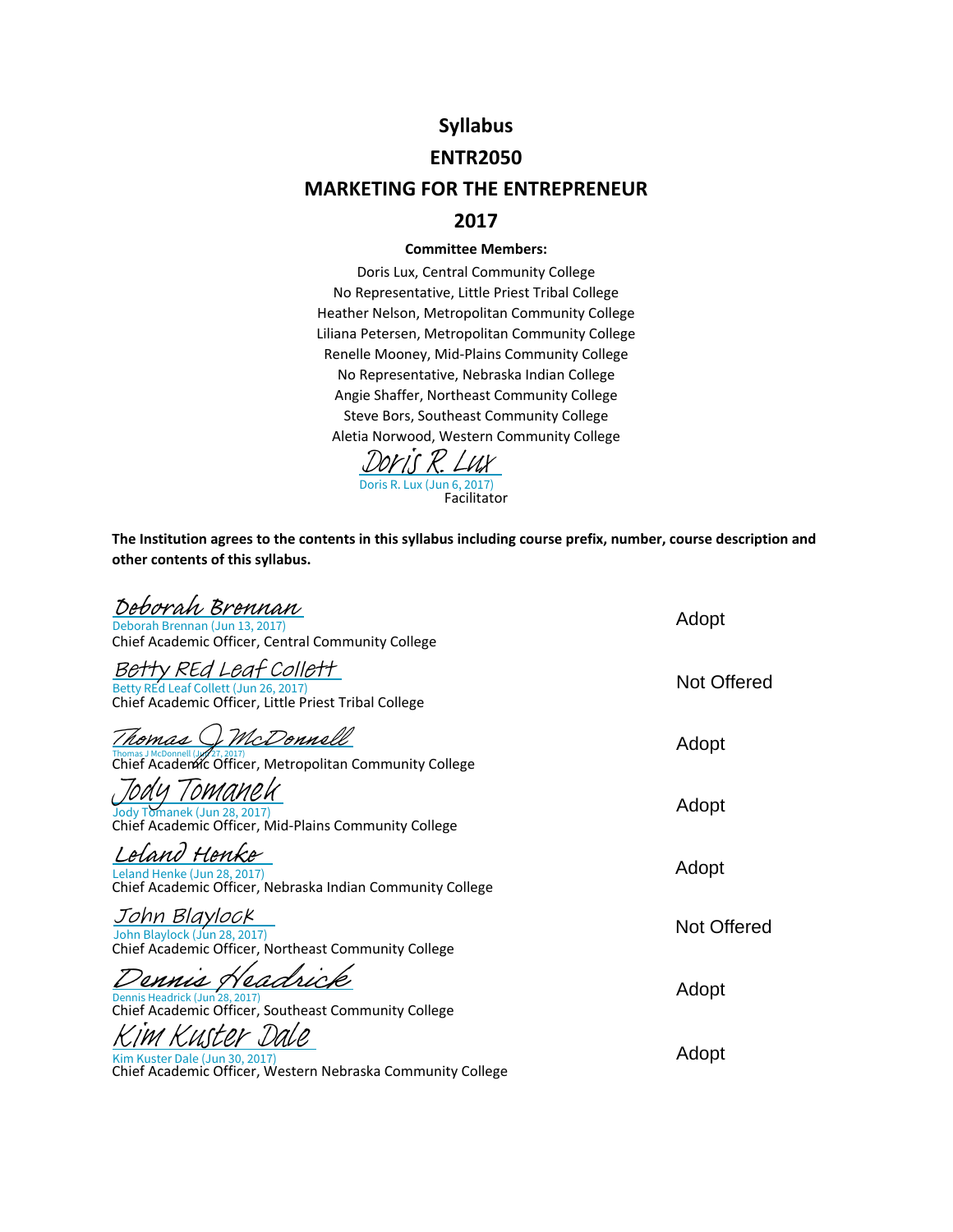## **I**. **CATALOG DESCRIPTION**

| Course Number:       | <b>ENTR2050</b>                                                                                                                                                                                                                                                                                                                                                                                                      |
|----------------------|----------------------------------------------------------------------------------------------------------------------------------------------------------------------------------------------------------------------------------------------------------------------------------------------------------------------------------------------------------------------------------------------------------------------|
| Course Title:        | Marketing for the Entrepreneur                                                                                                                                                                                                                                                                                                                                                                                       |
| Prerequisite $(s)$ : | None.                                                                                                                                                                                                                                                                                                                                                                                                                |
| Catalog Description: | In the course, the student will gain insights essential for<br>marketing their entrepreneurial venture utilizing innovative<br>and financially responsible marketing strategies. Students<br>will develop an understanding of traditional and non-<br>traditional entrepreneurial marketing strategies. Prepare<br>marketing strategies with associated tactics to launch and<br>sustain an entrepreneurial venture. |

| Credit Hours:            | 3 semester $/$ 4.5 quarter hours |
|--------------------------|----------------------------------|
| <b>Contact Hours:</b>    | 45 hours                         |
| Lecture/Classroom Hours: | 45 hours                         |

## **II. COURSE OBJECTIVES/COMPETENCIES**

 *Course will*:

- (1) Discuss the marketing principles that fit entrepreneurial ventures.
- (2) Examine marketing strategies that fit entrepreneurial ventures.
- (3) Develop marketing strategy with associated tactics to launch and sustain an entrepreneurial venture.
- (4) Explore electronic marketing opportunities that fit entrepreneurial ventures.
- (5) Examine financial components for marketing strategies.
- (6) Discuss the integration of branding as it relates to an entrepreneurial venture.

# **III. STUDENT LEARNING OUTCOMES**

*Students will be able to:* 

- (1) Identify basic marketing principles as they relate to an entrepreneurial venture.
	- a. Examine goals and objectives.
	- b. Blend the 4 P's using Integrated Marketing tactics.
	- c. Analyze needs, market trends and target market trends.
- (2) Analyze traditional and non-traditional strategies for marketing an entrepreneurial venture.
	- a. Explain marketing positioning using a small business's competitive advantage and value proposition.
	- b. Demonstrate basic knowledge of various small business promotional tactics (direct marketing, customer relationship management, publicity, advertising, sales, trade shows, networking and other innovative tactics).
- (3) Explore electronic marketing opportunities unique to small business
	- a. Explore search engine optimization marketing.
	- b. Identify relevant social media marketing tools for a business concept.
	- c. Discuss opportunities for reaching new markets.